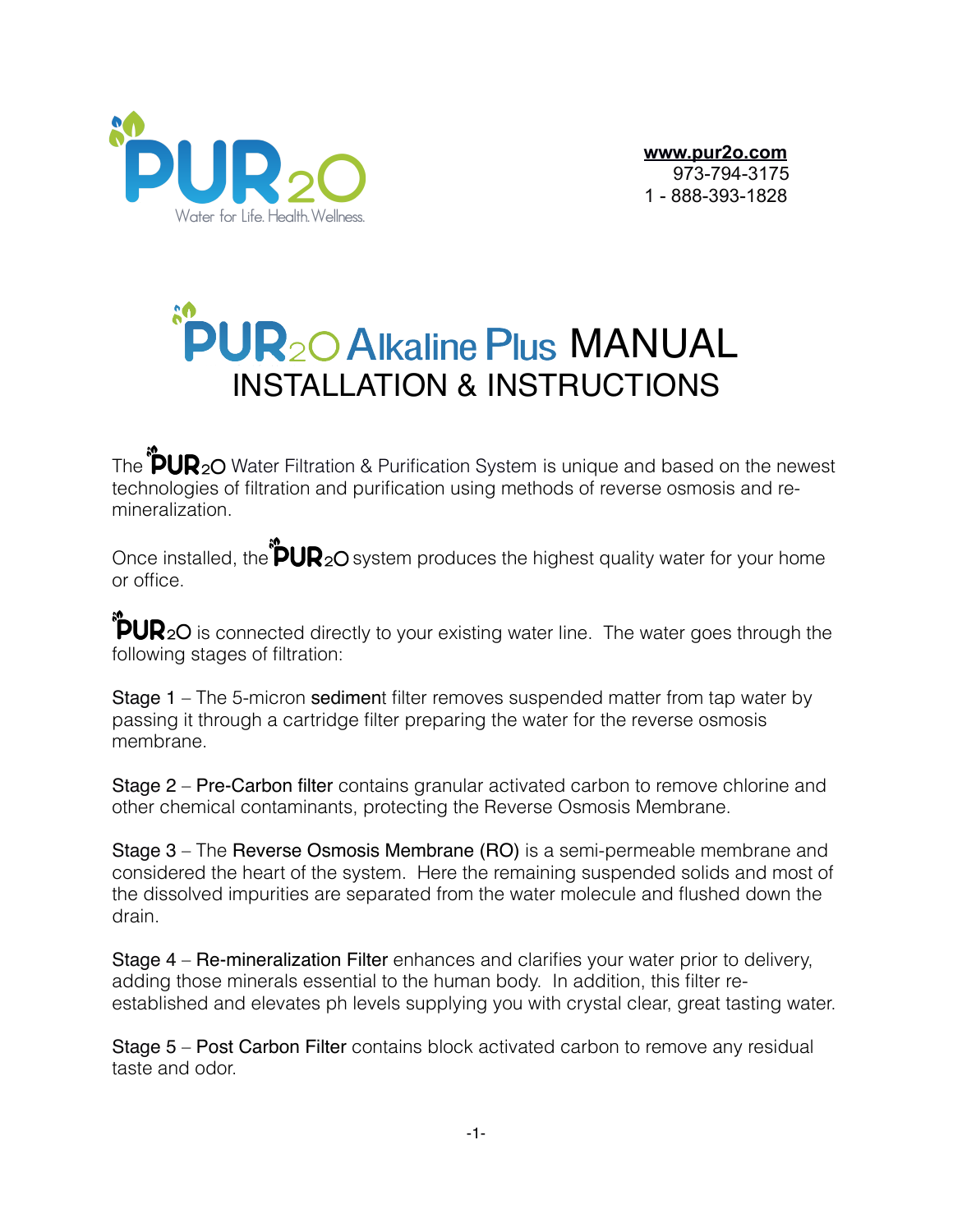# **Options**

The  $\ddot{\cdot}$ PUR<sub>2</sub>O system comes with a selection of options:

- Faucet finish chrome or brushed-nickel
- Pressure tank 2 gallon, 3G, 10G, 14G and 20G Pressure Tank

#### Service of the system

The filters in the Reverse Osmosis Box Assembly - sediment, pre-carbon and postcarbon or 3-Pack must be replaced once a year. The PH Booster and Ionizer needs replacement every 2-years. The Reverse osmosis Membrane is changed every 3 years.

## Quick Connect & Secure Fittings

1 – Confirm the tubing ends are cut squarely – NOT at an angle and without burrs.

2 – Firmly insert the end of the tubing into the Quick Connect Fitting until the tubing bottoms. The tubing will insert into the fitting approximately % of an inch.

3 – To remove the tubing from the Quick Connect Fitting, press firmly and evenly on the protruding collet with your fingers. The gripping mechanism will release and the tubing may be withdrawn.





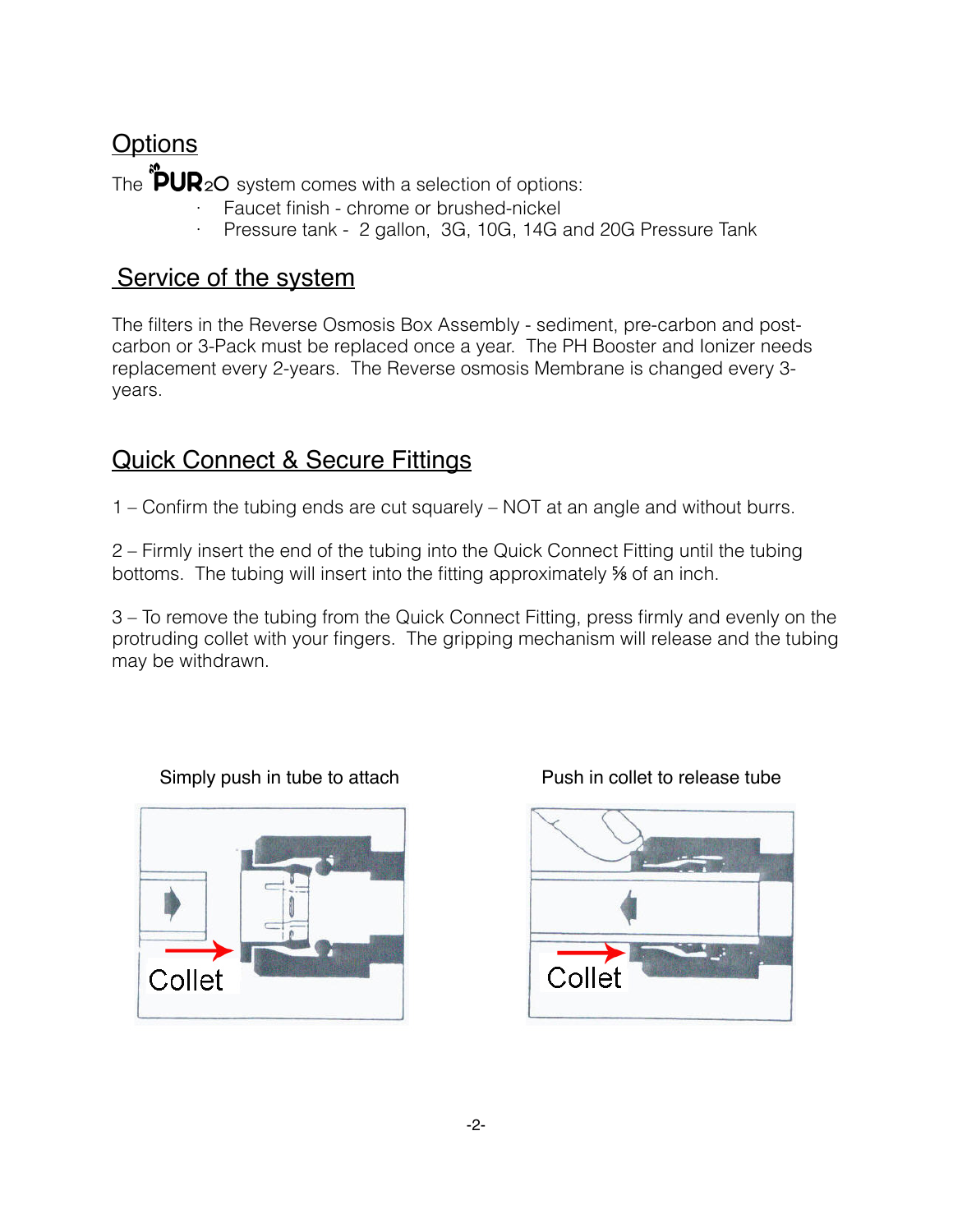# Tubing Connections

Tubing connections below designate tubing color and the label on the Reverse Osmosis Box Assembly associated with the fitting connection point.

- 1 Connect ¼" tubing from the DRAIN PORT on the box unit to the DRAIN SADDLE VALVE.
- 2 From the T-connection coming from the OUT port, connect ⅜" tubing to either WHITE PORT on the **T-connection** to the shut off valve fitting on the Pressure **TANK.**
- 3 From the T-connection coming from the OUT port, connect ⅜" tubing to either WHITE PORT on the **T-connection** to the POST-CARBON then to the **FAUCET**.
- 4 From the IN port, connect ¼" tubing to the cold water supply valve connection.

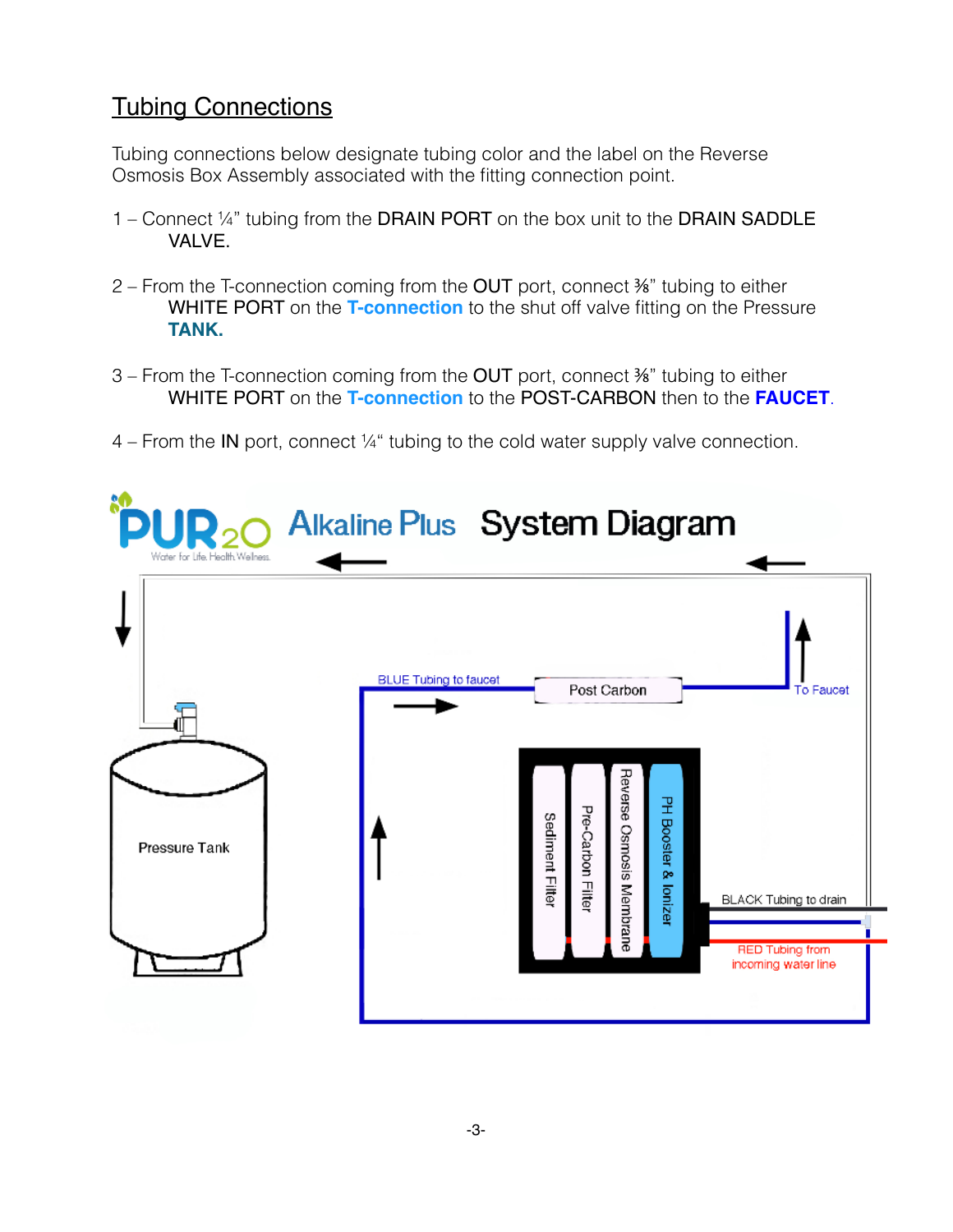# INSTALLATION REQUIREMENTS

The requirements below are necessary for correct installation, proper operation and to validate the warranty:

- •A pressure of 40 psi\* (276 Kpa\*\*) minimum and 100 psi (689 Kpa) maximum.
- •A temperature of 40-100 °F (5-35 °C).
- •Maximum total dissolved solids (TDS) 500 ppm. \*\*\*
- •Installation must comply with existing state and local plumbing codes.
- •PH level 3-11.

\*pounds per square inch \*\*Kilo-Pascal

\*\*\*parts per million

# Feed Water Valve

This is the mechanism that connects the system to your cold water line under your sink. This device will self pierce copper and plastic plumbing.

#### Drain Saddle Valve

This connects to your drain plumbing and allows reject water flow to enter the drain system.

#### **Storage Tank**

The storage tank holds 2.8 gallons of product water at 40 psi. A diaphragm inside the tank keeps the water under pressure. The tank has an air pre-charge of 5-7 psi from the factory.

#### Faucet

This sink-top or counter-top faucet dispenses the product water.

NOTE: YOU MAY HEAR A GURGLING NOISE FROM THE FAUCET OR FROM THE SINK. THIS IS NORMAL; IT IS THE WATER GOING TO THE DRAIN. THE NOISE WILL STOP ONCE YOUR STORAGE TANK IS FULL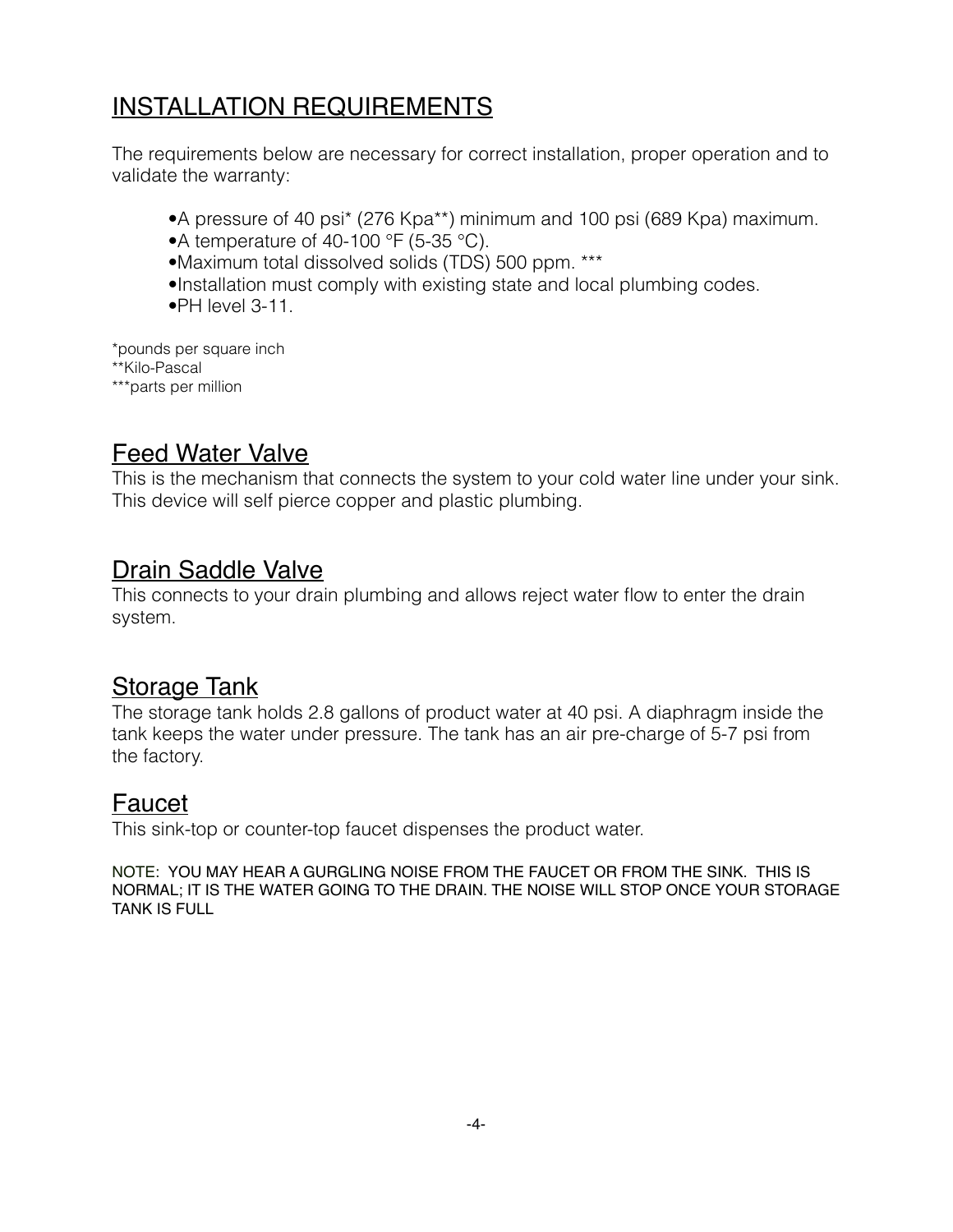#### For installation, you will need

- •Drill and drill bits
- •Teflon tape
- •Straight & Phillips screwdriver
- •Adjustable wrench
- •Work gloves
- •Pliers
- •Safety glasses
- •Knife or scissors

Additional tools will be required for installation on sinks without a predrilled alternate faucet location.

**NOTE:** DRILLING OF HOLES MAY BE NEEDED FOR THE FAUCET AND COLD WATER SADDLE VALVE.

**CAUTION:** DO NOT ATTEMPT TO INSTALL THIS SYSTEM USING DEFECTIVE OR DAMAGED COMPONENTS.

**WARNING:** IF DRILLING METAL PIPE, TO PROTECT YOURSELF FROM SERIOUS INJURY OR FATAL SHOCK, USE A HAND DRILL OR CORDLESS DRILL TO MAKE THE HOLE. IF YOU USE AN ELECTRIC DRILL, OUTLET MUST BE GROUNDED. ALWAYS USE SAFETY GLASSES OR OTHER EYE PROTECTION WHEN DRILLING TO PREVENT POSSIBLE EYE INJURY FROM FLYING PARTICLES.

### Faucet Installation

Select a location to mount the faucet. It is recommended that the faucet be placed in the extra hole provided on most sinks (many times used for a sprayer or a soap dispenser). If this is not possible, an alternate location will be required such as:

- On the counter top next to the sink, positioned to allow the faucet spout to drain in to the sink. This requires a 2" clearance around the faucet - both above and under the counter top.
- Another option is to drill a new hole into the sink rim itself, if space allows.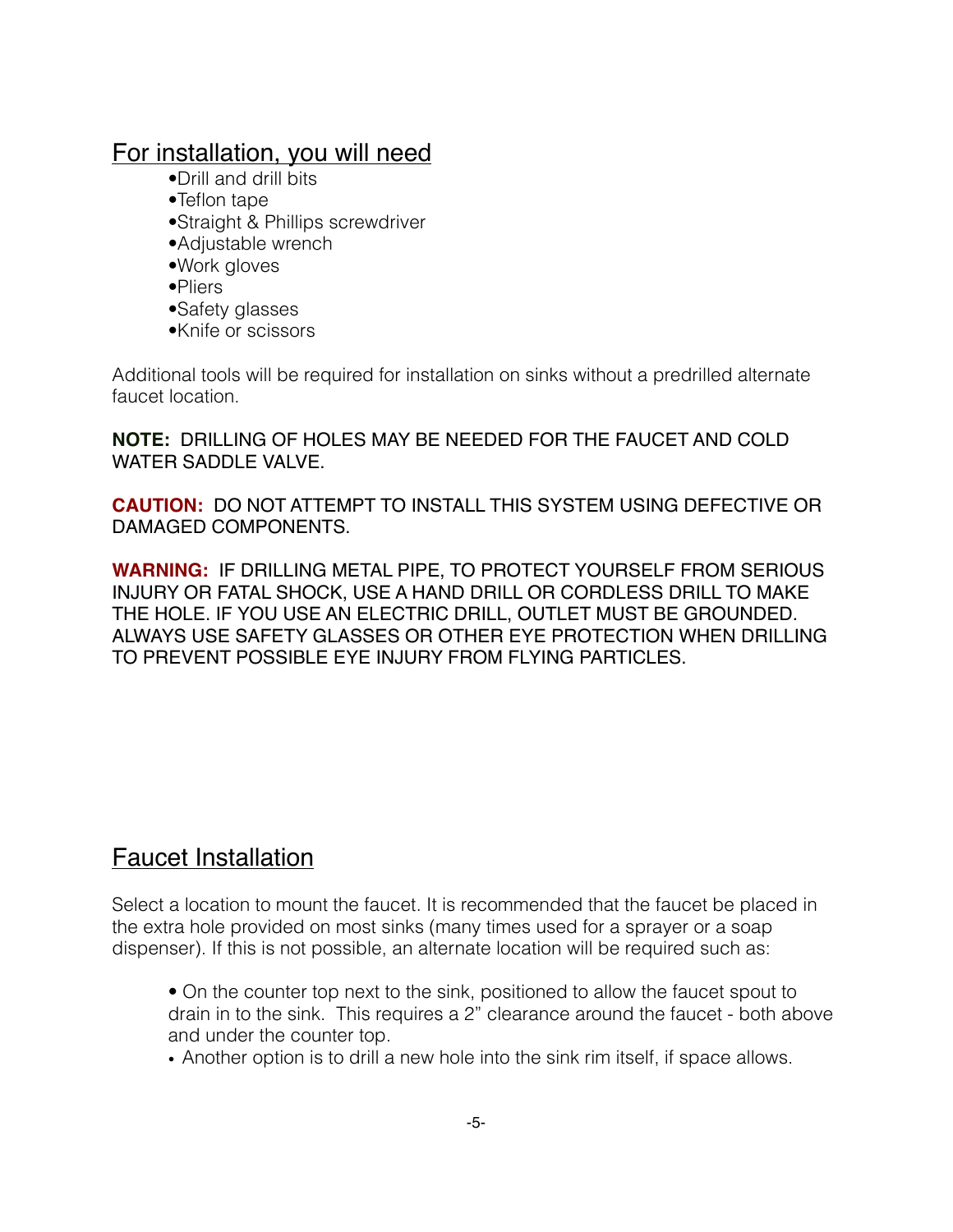#### **Mounting Faucet**

1 - Locate Faucet kit.

2 - Insert faucet onto your sink/counter top hole. Place OPEN END HARD PLASTIC WASHER, LOCK NUT WAHER and HEX NUT onto the stem of the faucet. Tighten, securing the faucet to the sink/counter top.

3 - In the PARTS bag, take GRAY plastic ⅜" Faucet Connector and screw it on the stem of the faucet, securing it in place.

4 - Connect ⅜" tubing to the faucet connector,

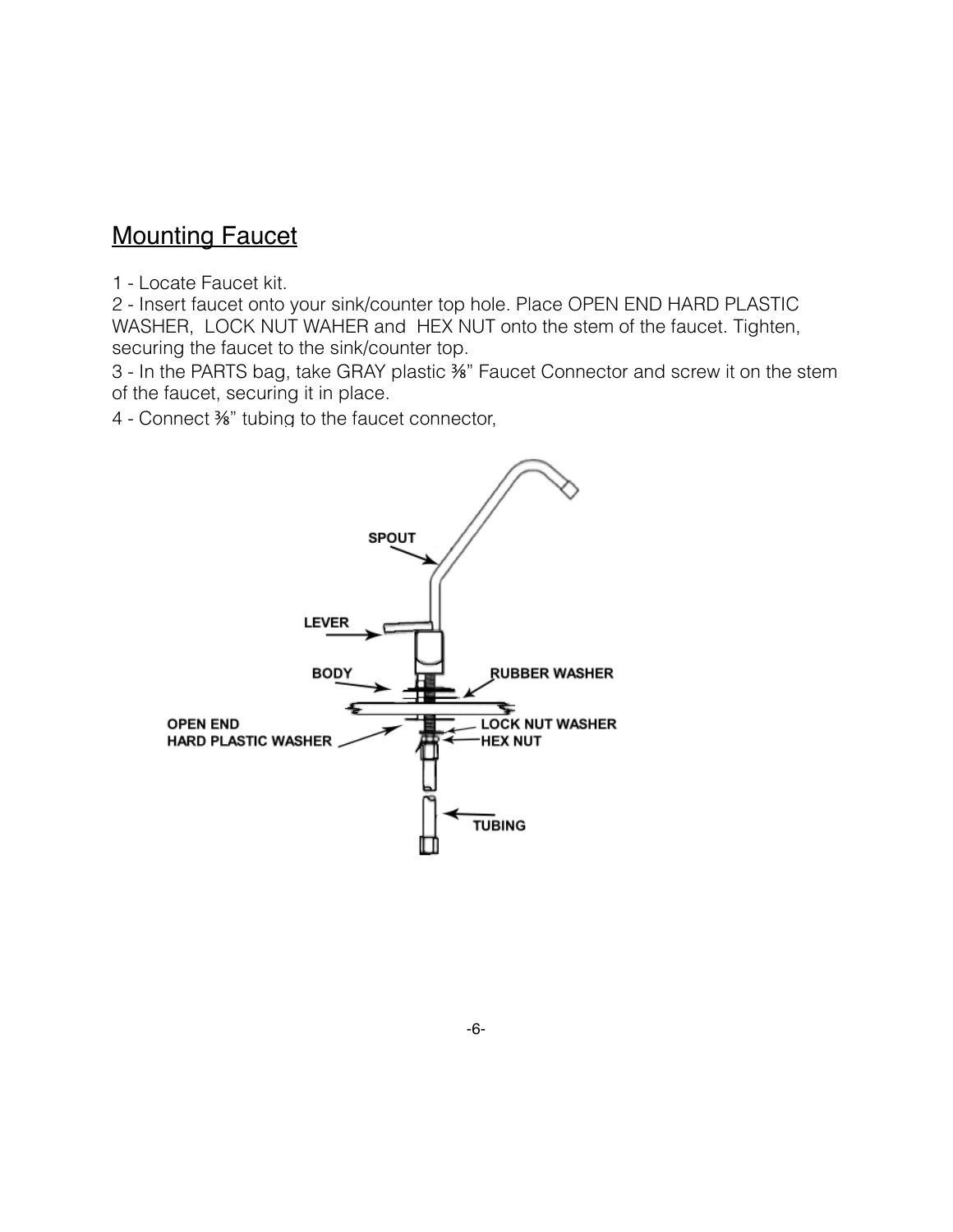### **Storage Tank Preparation**

1 - Remove storage tank from its box, discard packing material.

2 - From parts bag locate: tank shut-off valve.

3 - Using Teflon tape (not included), wrap ¼" male treads on storage tank using clockwise motion.

4 - Install tank shut-off valve on storage tank as seen in figure "B". Do this by hand tightening valve clockwise onto male threads of storage tank.

5 - Slide tubing into tank shut-off valve.





OFF Position ON Position

6 - Set aside until needed and proceed to drain connector installation.

# Drain Connector Installation

1 - From parts bag locate BLACK DRAIN SADDLE VALVE connector assembly and the WHITE FLOW RESTRICTOR.

2 - The drain saddle valve should be installed above the trap and on the vertical or horizontal tail piece.



4 - Align the drain saddle valve over drilled hole and attach it to the drainpipe and tighten the two screws evenly.

5 - On the DRAIN ¼" tubing, connect the FLOW RESTRICTOR by cutting the ¼" tubing (at about the half way point) with the ARROW pointing to the drain.

#### **NOTE: IF THE UNIT IS INSTALLED IN A PERMANENT HANGING POSITION, A MINIMUM CLEARANCE OF 2" WILL BE REQUIRED TO ALLOW FILTER REPLACEMENT.**

# Standard Installation

1 - Mark pilot holes for mounting unit 16" from base and 7" apart.

2 - Drill pilot holes using a ⅛" drill bit, approximately ½" deep.

3 - Set mounting screws with screwdriver, leaving a ¼" gap between screw head and mounting surface to allow bracket to slide on easily.

#### **NOTE: ALTERNATE FASTENING METHODS MAY BE REQUIRED FOR PLASTERBOARD PARTICLE BOARD OR SIMILAR MATERIAL INSTALLATION.**

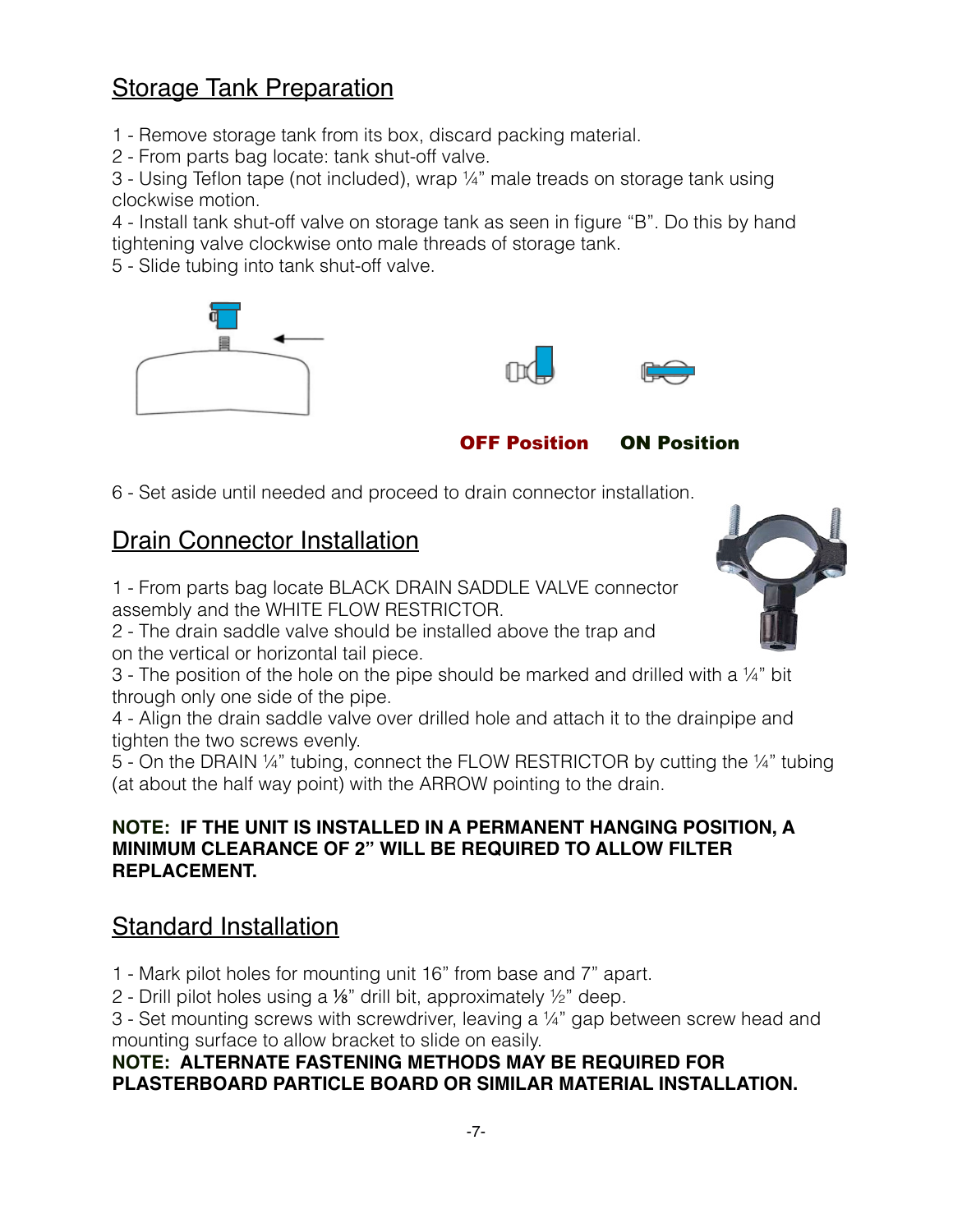#### **CAUTION: ONLY USE COLD WATER LINE. IF YOU CANNOT TELL WHICH LINE IS THE COLD, TURN ON WARM WATER AND FEEL FOR WARMTH.**

1 - Locate the cold water line and shut-off valve for faucet. Shut off water supply. Turn cold water on at sink to release pressure.



3 - Disconnect ⅜" tubing from existing cold water shut-off. Insert ANGLE VALVE on the male thread of the existing cold water supple valve. Now, fasten the loose ⅜" tubing to the TOP of the ANGLE VALVE.

- 4 Connect ¼" tubing to the port in the ANGLE VALVE.
- 5 Turn OFF BLUE VALVE.
- 6 TURN ON cold water supply. making sure there are no leaks.

NOTE: THE ABOVE INSTALLATION STEPS ARE FOR COPPER AND PLASTIC PLUMBING INSTALLATION ONLY. TO INSTALL IN IRON PIPE, YOU WILL NEED TO DRILL A HOLE FOR THE PIERCING POINT.

#### System Start-Up

- 1 Turn on cold water supply.
- 2 Make sure the tank ball valve is in the **OFF** position.
- 3 Turn ON dedicated faucet, wait until the water flows to a steady trickle.
- 4 Turn off the faucet this will allow the system to PRESSURIZE. At this time, check the system for leaks.
- 5 Turn the tank ball valve to the **ON** position.
- 6 It will now take several hours (2-3) for the storage tank to completely fill, depending on the local water pressure.

7 - After the tank is filled, turn on the dedicated faucet and *allow the pressure tank to completely drain*. This will take about 5 minutes.

#### **CAUTION: DO NOT DRINK THE WATER FROM THE FIRST TANK PRODUCED BY YOUR NEWLY PURCHASED SYSTEM.**

- 8 Turn OFF the dedicated faucet.
- 9 REPEAT Steps 7 & 8.
- 10 Wait for the pressure tank to fill again.

You are now ready to enjoy the water.

7 - Check for leaks for the first several days and periodically thereafter.

8 - You may notice that the water may be milky colored during the first week.

-8-

This results from air bubble in the water. It is normal and safe.